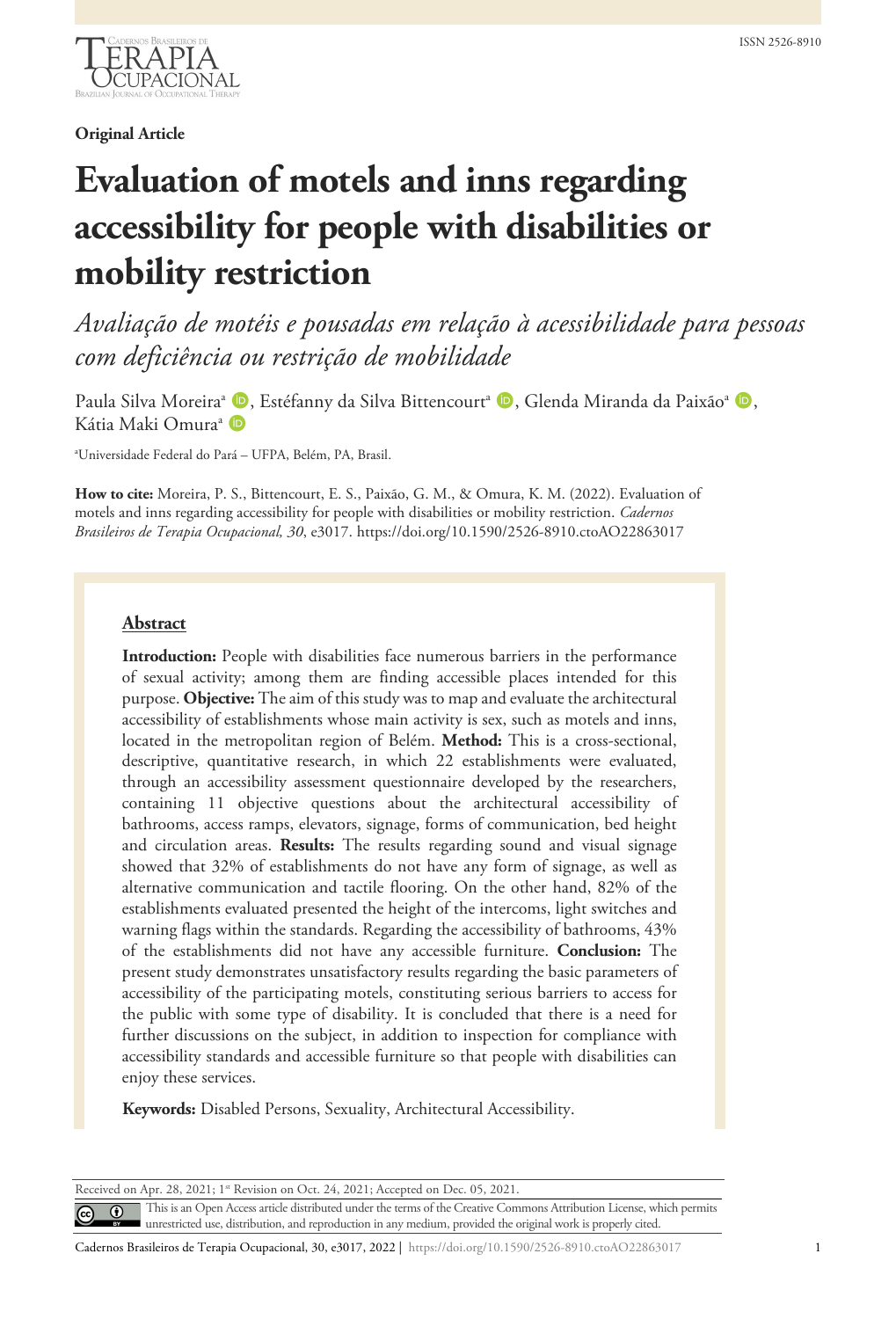#### *Resumo*

**Introdução:** Pessoas com deficiência se deparam com inúmeras barreiras no desempenho da atividade sexual; dentre elas, está o acesso a locais acessíveis destinados a essa finalidade. **Objetivo:** O objetivo do presente estudo foi mapear e avaliar a acessibilidade arquitetônica de estabelecimentos que têm como atividade-fim o sexo, tais como motéis e pousadas, localizados na região metropolitana de Belém. **Método:** Trata-se de uma pesquisa de caráter quantitativo, transversal, descritivo, na qual foram avaliados 22 estabelecimentos, através de um questionário de avaliação de acessibilidade elaborado pelos pesquisadores, contendo 11 questões objetivas sobre a acessibilidade arquitetônica de banheiros, rampas de acesso, elevadores, sinalização, formas de comunicação, altura da cama e área de circulação. **Resultados:** Os resultados acerca da sinalização sonora e visual demonstraram que 32% dos estabelecimentos não apresentam nenhuma das formas de sinalização, assim como comunicação alternativa e piso tátil. Em contrapartida, 82% dos estabelecimentos avaliados apresentaram altura dos interfones, interruptores e sinalizadores dentro dos padrões. Em relação à acessibilidade dos banheiros, 43% dos estabelecimentos não apresentaram nenhum mobiliário acessível. **Conclusão:** O presente estudo demonstra resultados não satisfatórios quanto aos parâmetros básicos de acessibilidade dos motéis participantes, constituindo-se graves barreiras ao acesso do público com algum tipo de deficiência. Conclui-se que há a necessidade de maiores discussões sobre o assunto, além de fiscalização para o cumprimento das normas de acessibilidade e mobiliário acessível para que pessoas com deficiência possam usufruir desses serviços.

**Palavras-chave:** Pessoas com Deficiência, Sexualidade, Acessibilidade Arquitetônica.

## **Introduction**

Presently, accessibility is a topic that is being discussed because of the existing gaps in the struggle of persons with disabilities (PWDS) for equality, access and recognition, since the 1970s (Hurst, 2003). According to the World Health Organization (2015), accessibility is a set of measures taken to guarantee equal conditions and access for persons with disabilities, to the physical environment, transport, information and communication, including the identification and elimination of obstacles and barriers to accessibility in relation to buildings, roads, transport and other indoor and outdoor facilities, as well as information, communications and other services.

When talking about accessibility and the struggle for the rights of persons with disabilities, the right to sexuality is highlighted, defined in the WHO technical consultation report on sexual health (World Health Organization, 2006) as:

> A central aspect of the human being throughout life and encompasses sex, gender identities and roles, sexual orientation, eroticism, pleasure, intimacy and reproduction. Sexuality is experienced and expressed in thoughts, fantasies, desires, beliefs, attitudes, values, behaviors, practices, roles and relationships. […] Sexuality is influenced by the interaction of biological,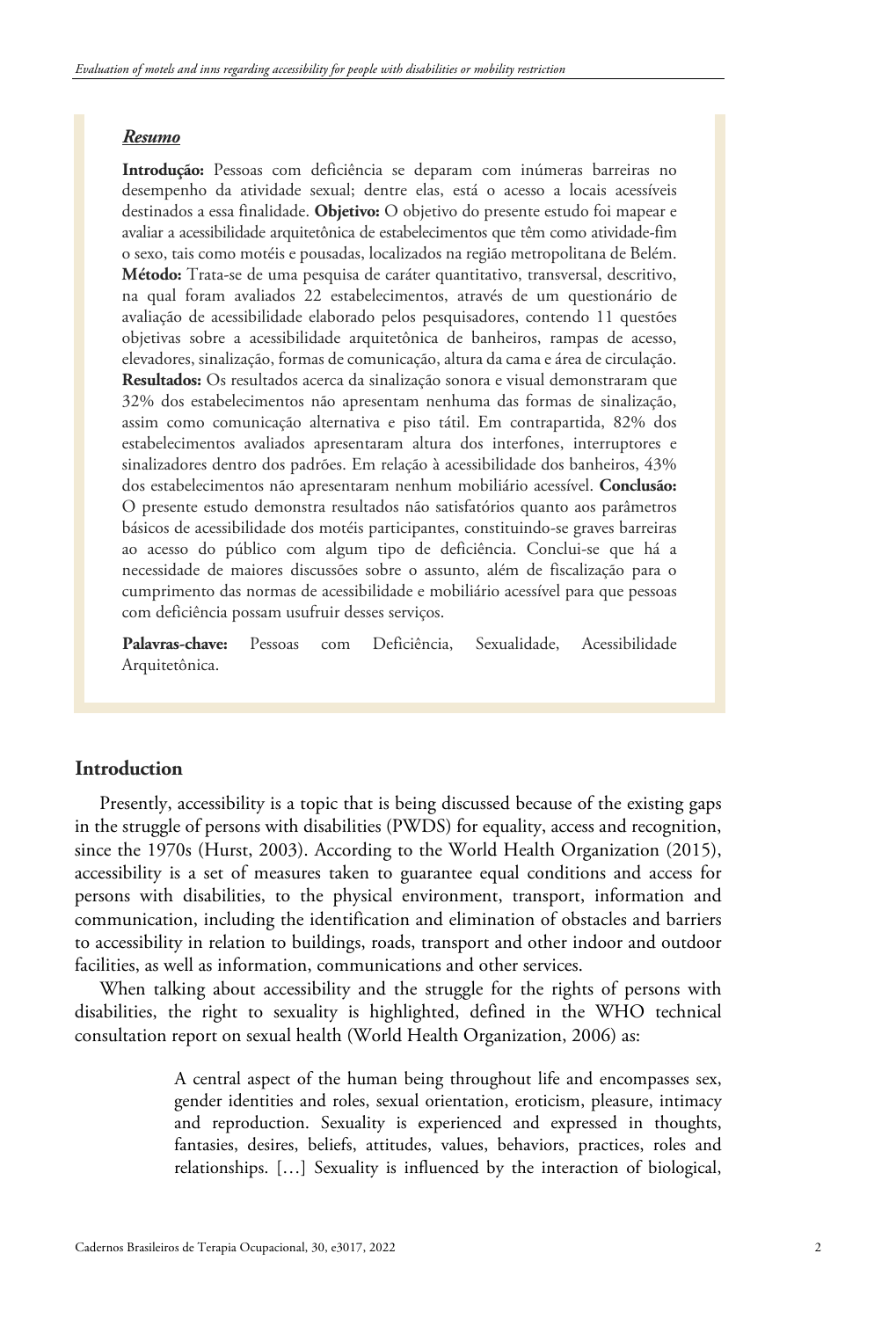psychological, social, economic, political, cultural, legal, historical, religious and spiritual factors (World Health Organization, 2006, p. 5).

In this sense, sexuality is a topic surrounded by paradigms and taboos that are even more frequent when it comes to persons with disabilities, generally stigmatized and perceived as asexual. These people's sexuality is commonly questioned, - "do you still have sex?" –impotence is presumed in front of men with disabilities (Rohleder et al., 2018) or it is even assumed to exist a need to control the sexuality and fertility of these individuals (World Health Organization, 2011).

According to the study by Hunt et al. (2017), persons without disabilities believe that persons with disabilities do not benefit from sexual and reproductive health rights in the same way as themselves and admit to imagining that persons with physical disabilities are less sexual than persons without disabilities.

This happens even in the face of regulations that establish the legal capacity of persons with disabilities on equal terms and the right to marry, start a family and maintain their fertility, as well as having access to sexual and reproductive health care as established by the United Nations Convention on the Rights of Persons with Disabilities (World Health Organization, 2006).

For persons with disabilities to be able to enjoy their sexual rights and fully exercise their occupations, especially sexuality, conditions of architectural accessibility, among other things, are necessary, and have been the main agents promoting exclusion, by observing the universal non-compliance with current norms, by several establishments for collective use, such as transport, lodging and commercial establishments, particularly establishments related to sexual activity, such as motels.

Assessing the accessibility conditions of establishments aimed at the sex market sector is shown to be important, because in research carried out by Fritz et al. (2015), it was found that physical barriers to sexual activity are more limiting for PWDS than for persons without disabilities, highlighting the need to offer this service in an adapted manner to all types of users, including the PWDS.

Considering the scarcity of studies on the accessibility of establishments related to sex and the scarcity of assessment protocols for establishments in this niche market that are validated in Brazil, the importance of evaluating places related to sexual activity was verified, in order to assess compliance with the standards of accessibility for PWDS or reduced mobility in establishments that have sexual activity as a commercial activity.

Thus, the present study aimed to map and assess the architectural accessibility of establishments whose main activity is sex, such as motels and inns, located in the metropolitan region of Belém, through the development of a questionnaire to assess the accessibility of these establishments, based on the basic parameters established by the Associação Brasileira de Normas Técnicas (2015) – ABNT NBR 9050.

## **Methodology**

This is a cross-sectional, descriptive, quantitative research approved by the Research Ethics Committee of the Health Sciences Institute of the Federal University of Pará, under opinion number 3,329,836, in which the research subjects were users from the services of motels and related establishments, which are representatives of establishments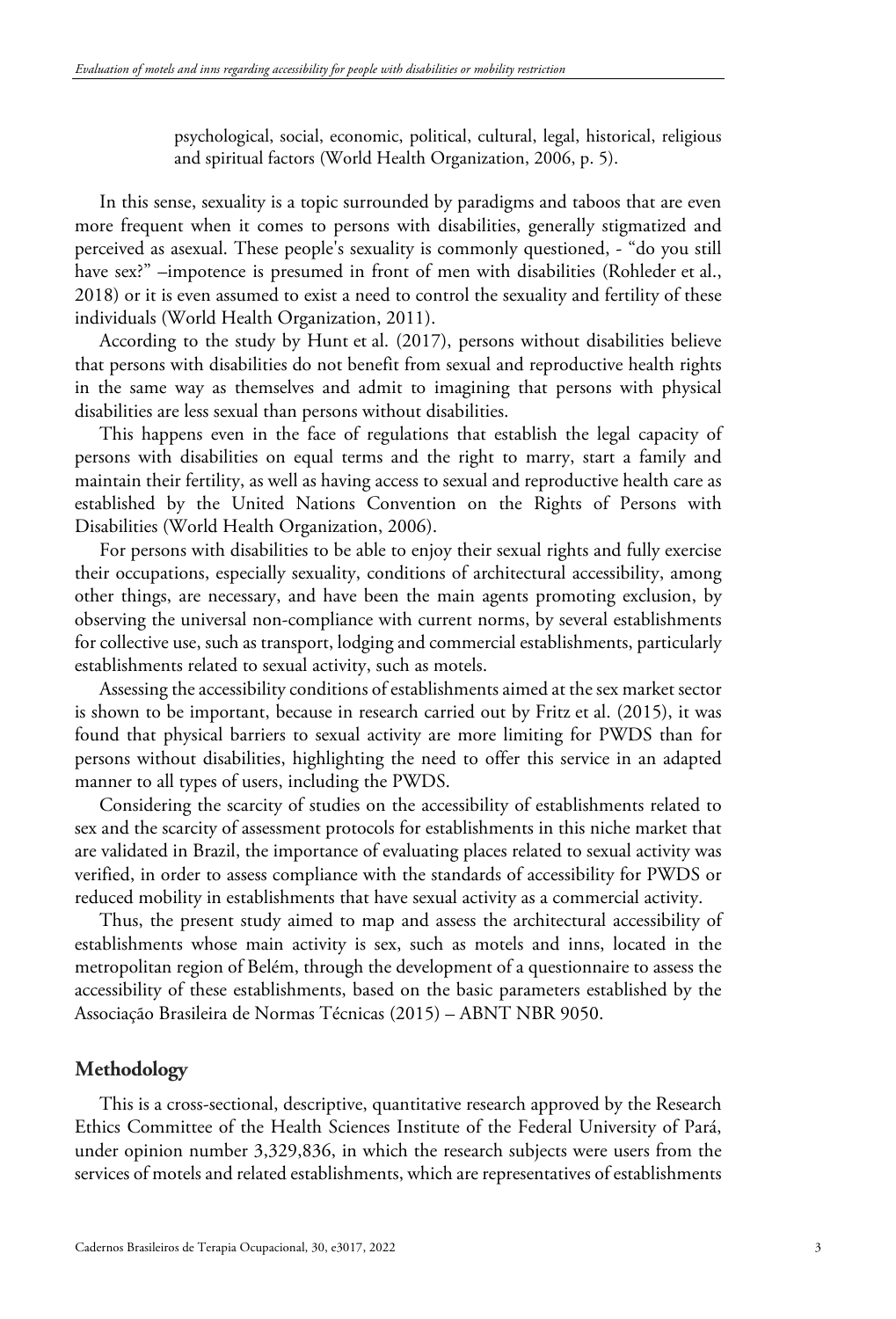related to sexual activity, such as motels and inns. Establishments related to sexual activity and located in Belém and/or the metropolitan region were included, and establishments that did not have sex as their main activity or were not located in Belém and/or the metropolitan region were excluded.

The survey of establishments was carried out by the following means: Union of Hotels, Bars and Restaurants in the state of Pará; Pará Association of Persons with Disabilities (APPD); Google Maps; and search on electronic sites. The survey took place over a period of 14 months, starting in June 2018 and ending in August 2019. Twenty-two establishments, including motels and inns, participated in the survey.

The researchers created an electronic accessibility assessment form for persons with disabilities aimed at these establishments, using as a basis the accessibility standards found in the Associação Brasileira de Normas Técnicas (2015) - ABNT NBR 9050, which contained 11 closed-ended questions referring to architectural accessibility, such as bathrooms, access ramps, elevators, signage, forms of communication, bed height and circulation area.

Data collection was carried out through the application of the electronic form both for representatives of participating establishments and for users of the services. For the representatives, the application took place in person during a visit to the site, in which the researcher filled out the form with the answers obtained, observed the space when allowed, and by telephone, when it was not possible to carry out the on-site visit. For users, the data collection took place in person for some and virtually for others. In both cases, the form used was the same.

In cases where it was not possible to meet users in person, the link to the electronic form was sent by messaging applications for the user to respond to the form. On the other hand, for users to whom it was possible to apply the form in person, the form was filled in by the researchers.

Visits were made for face-to-face evaluation in the physical space of 6 establishments, with one visit to each location, in which accessibility items were evaluated through observation, following the criteria of the electronic forms applied to users and owners and/or employees of the establishments. The criteria for face-to-face evaluation in establishments were establishments who accepted the on-site visit after the initial telephone contact, those who could be found on *Google Maps®*, or who had their own websites that allowed some initial contact.

Data were categorized in a *Microsoft Excel®* spreadsheet and analyzed using the descriptive statistical analysis method.

## **Results**

After the end of the research, 37 evaluations were totaled; of these, 6 motels got two different user reviews and 1 motel got three user reviews. Such evaluations were excluded from the research, due to the divergence of answers in relation to the accessibility of bathrooms, bed height and unevenness in the floor with evaluation repetitions; therefore, they were disregarded in the percentage analysis. After the exclusion, data from 22 motels were analyzed, which had a single assessment, whether done by user, employee or researcher. 10 establishments were evaluated by local employees, 6 were evaluated by service users and 6 were evaluated on-site by visiting researchers.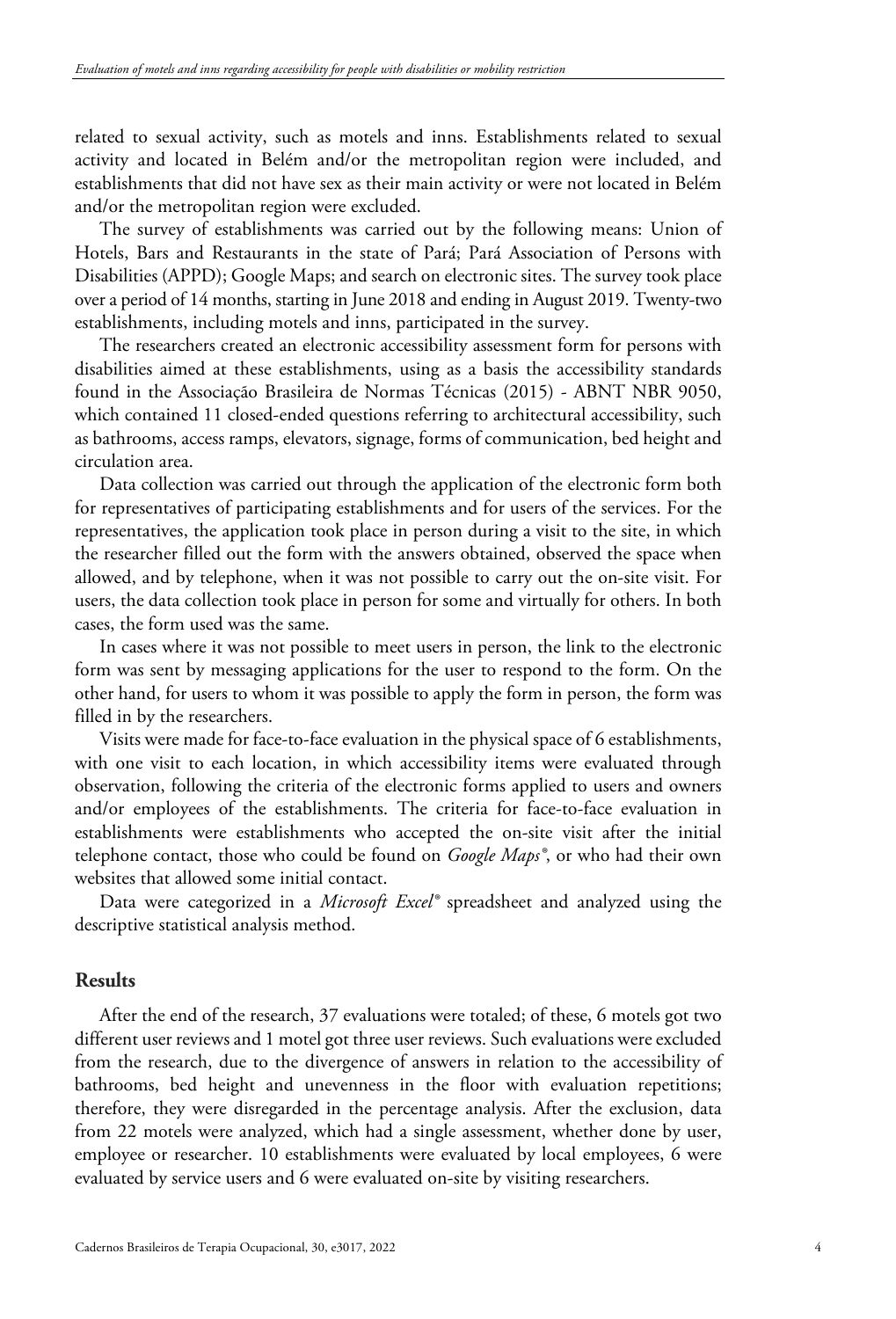The establishments evaluated by the users were the establishments mentioned in the evaluation forms sent and/or applied to the users. The establishments evaluated by the employees were those that did not accept the on-site visit to observe the spaces but accepted the application of the electronic form. The other places evaluated by the researchers were the establishments that accepted the on-site visit to observe the environment and furniture present in these places.

Based on the evaluation of users, employees and researchers, regarding the presence of sound (alarms) and visual signage (indication signs) useful for guiding persons with visual and hearing impairment, respectively, 32% (n=8) of the establishments said they did not have any of the forms of signage. Of those who did, 48% (n=14) were directional, 16% (n=4) were emergency signage, 4% (n=1) were temporary and only 1 establishment had the international access symbol.

None of the establishments presented alternative forms of communication, such as a language interpreter and/or Braille resources, to meet the needs of persons with hearing and visual impairments, also noting the lack of tactile flooring, used to guide blind and low eyesight people. This reaffirms the lack of accessibility for persons with sensory disabilities in the assessed establishments (Table 1).

Oppositely,  $82\%$  (n=18) of the evaluated establishments presented the height of the intercoms, light switches and flags within the standards established by NBR 9050 for people in wheelchairs, which was considered a favorable result. To assess the accessibility of the doors, the entrance to the establishment and at least one bedroom and one bathroom were considered. Other evaluations of adaptations and furniture adapted for persons with disabilities or mobility restrictions are shown in Table 1.

| <b>Evaluated</b> item                     | (n/T <sup>1</sup> ) | User evaluation % Employee evaluation<br>% (n/T) | On-site evaluation of<br>researchers $(\% / n)$ |
|-------------------------------------------|---------------------|--------------------------------------------------|-------------------------------------------------|
| No unevenness in the<br>floor extension   | $20\% (2/10)$       | 83% (5/6)                                        | 50% (3/6)                                       |
| Access ramps                              | $0\% (0/10)$        | $0\% (0/6)$                                      | $16\%$ (1/6)                                    |
| Rooms on the ground<br>floor <sup>2</sup> | 80% (8/10)          | $100\%$ (6/6)                                    | 83% (5/6)                                       |
| Elevator                                  | $0\% (0/10)$        | $0\% (0/6)$                                      | $0\%$ (0/6)                                     |
| Tactile floor                             | $0\% (0/10)$        | $0\% (0/6)$                                      | $0\% (0/6)$                                     |
| Accessible sized doors <sup>3</sup>       | 70% (7/10)          | 83% (5/6)                                        | 66% (4/6)                                       |
| Bed at accessible height <sup>4</sup>     | $60\%$ $(6/10)$     | 33% (2/6)                                        | 66% (4/6)                                       |

**Table 1.** Assessment percentage of the presence of adaptations/accessible furniture for persons with disabilities.

<sup>1</sup>n represents the presence of the item; T represents the total number of locations evaluated in each category. <sup>2</sup>the architectural pattern and interior furniture were common to all rooms. <sup>3</sup>accessible to people in wheelchairs. <sup>4</sup>so that a person in a wheelchair can transfer.

Regarding the accessibility of bathrooms,  $43\%$  (n=12) of the establishments did not have any furniture accessible according to NBR9050, as shown in Figure 1.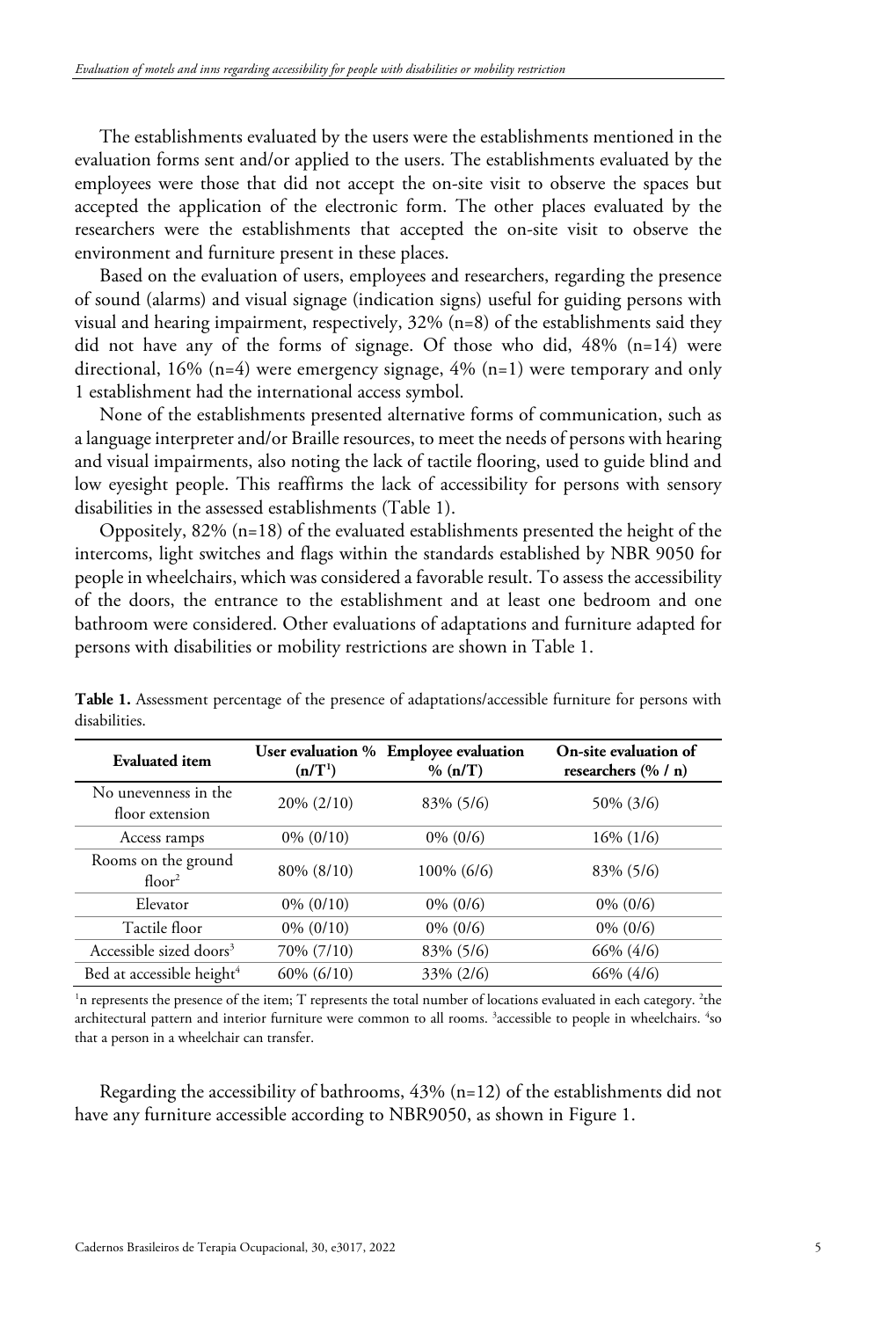

## **ACCESSIBILITY OF BATHROOMS**

**Figure 1.** Description of the presence of accessible furniture in the bathrooms of the establishments based on the responses of users, employees and researchers. Note: Sample of 22 motels; percentage referring to the frequency of responses; places with more than 1 bathroom followed the same architectural and furniture standard.

## **Discussion**

The present study demonstrates unsatisfactory results regarding the basic parameters of accessibility of the participating motels. Physical architectural and furniture barriers were identified, limiting access, both for persons with physical and sensory disabilities and, consequently limiting access for persons with some mobility restriction, regardless of whether the disability is temporary or permanent, to users with and without disabilities.

However, data regarding the "type" of disability was not collected, due to the chosen structure/methodological nature, approaching disability based on the Social Model, which assigns responsibility for the exclusion of persons with disabilities to society, understanding that "the origin disability is in society, insofar as the difficulties, isolation or paternalism faced by the population with disabilities is the result of a society that has failed to offer them real inclusion" (Pineda Duque & Luna Ruiz, 2018, p. 162). In other words, the inclusion of these individuals in the spaces must occur before the architectural and social adequacy, overcoming the Rehabilitation or Medical Model, which "locates the problem" of disability in the individual who has the disability, focusing "only on the supposed deficit that persons with disability and the need for its normalization" (Pineda Duque & Luna Ruiz, 2018, p. 162).

User ratings resulted in some divergences in ratings in 7 establishments, which were excluded from the survey because of the received multiple answers regarding accessibility of bathrooms, bed height and uneven floors. It is assumed that the differences found in the answers, such as bed height, presence of unevenness and door width, are justified by the chronological period in which each user attended the place, which may have undergone renovation between one assessment and another, and the type of limitation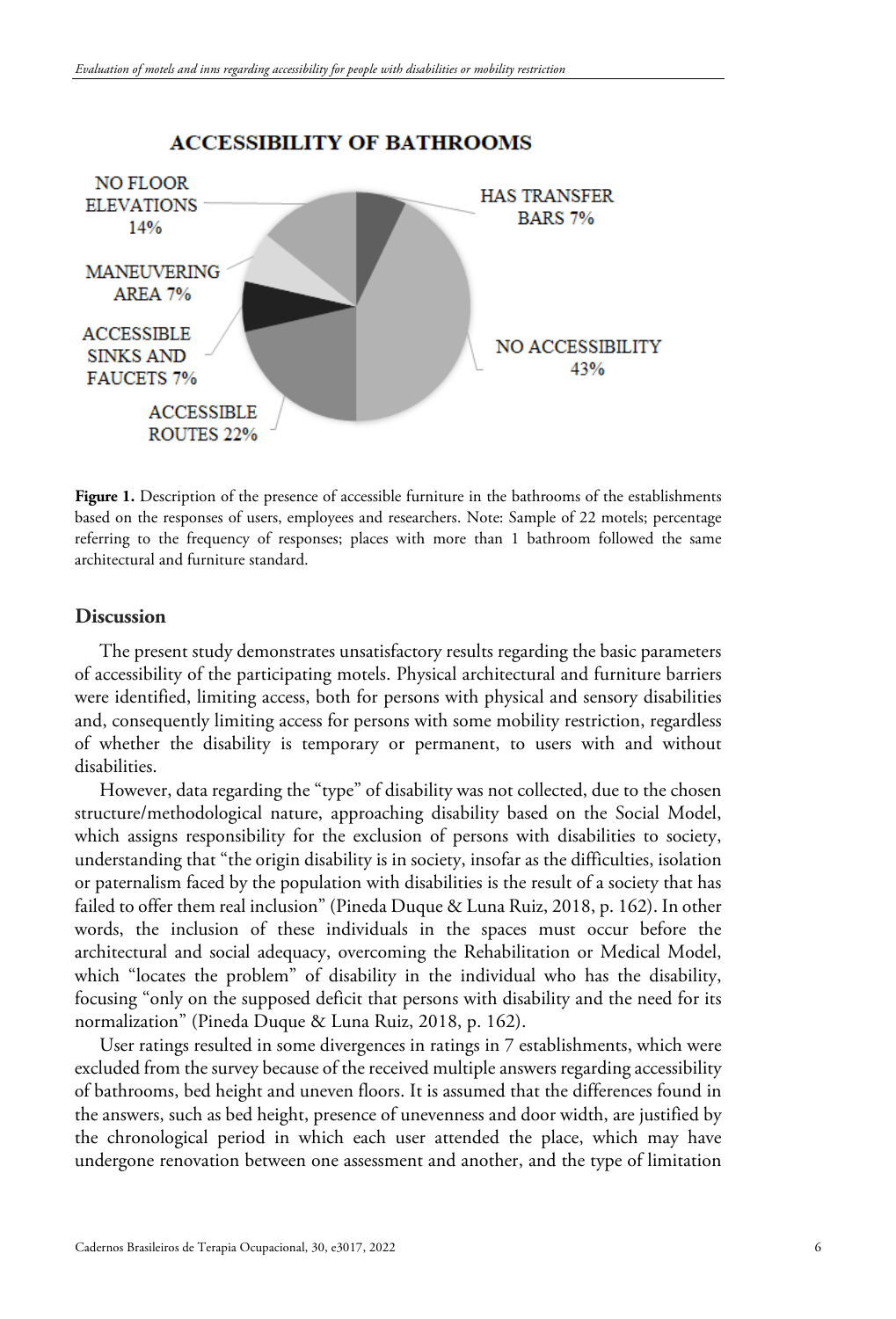that each user should have to access places, as it is important to recognize that different users, within a range of disabilities\limitations, may face different barriers (Rawski, 2017; Tutuncu, 2017). It is noteworthy that the analysis of accessibility of participating establishments was concerned with verifying the conditions of universal access to all types of users, regardless of the type of disability or limitation of a temporary or permanent nature.

The results obtained in this research highlight the need to implement tactile and sound signage in the establishments participating in the study, in an effective way to meet the needs of persons with sensory impairments (hearing and visual), since, in the absence or inadequacies in the signage, these users will find it difficult to find their way around the environment, such as locating the emergency exit, for example. For this, a rigorous implementation in the signage of the places is necessary, so that there is efficiency and functionality; otherwise, instead of helping, it may harm the user's direction (Rey-Galindo et al., 2020).

Likewise, communication barriers were reported more frequently, with the absence of any type of communication facilitator for persons with sensory impairments, leaving the following questions: how would persons with hearing impairments communicate when requesting the bill and making a request over the intercom? It would only be possible if the user had command of oral language or a partner without hearing impairment. Moreover, how would people who are blind or visually impaired go about reading the menu and placing their order or even confirming their bill? In these cases, it is essential to have alternative forms, adapted resources and/or training of the attending professionals, aiming to reduce barriers in the communication of these users. However, this result was already expected, considering that some facilitators can generate higher costs and logistics for the establishments and not reach a large number of users, as there are differences between persons with the same type of sensory impairment, both due to preferences and limitations and individual abilities, that is, not every person with hearing impairment uses Brazilian Sign Language (LIBRAS) to communicate, and not all blind people use braille (Condessa et al., 2020; Rey-Galindo et al., 2020). Some low-cost accessibility strategies can be perceived for sensory PWDS, such as the audio description resources implemented in hotels to improve the experience of the visually impaired, together with the use of Braille and training of establishment professionals to serve this public (Santos, 2015).

Although communication barriers were the most evident, they are considered less limiting when compared to physical barriers, as persons with physical disabilities have percentages of more intense access limitations when compared to persons with sensory disabilities (Malta et al., 2016). The most critical items that influence the access and satisfaction of those users are related to the accessibility of bathrooms (Tutuncu, 2017). In addition, part of the list of physical barriers, the unevenness in the extension of the floor was identified in most of the places evaluated, as well as the absence of access ramps, the inadequate construction conditions (very steep) and poor conservation of the barriers frequently reported (Aldersey et al., 2018) and strongly limiting, especially for wheelchair users, restricting the enjoyment of this public to these establishments.

Therefore by identifying the non-compliance with measures to promote access to PWDS by most of the establishments in the study, discussions about the occupational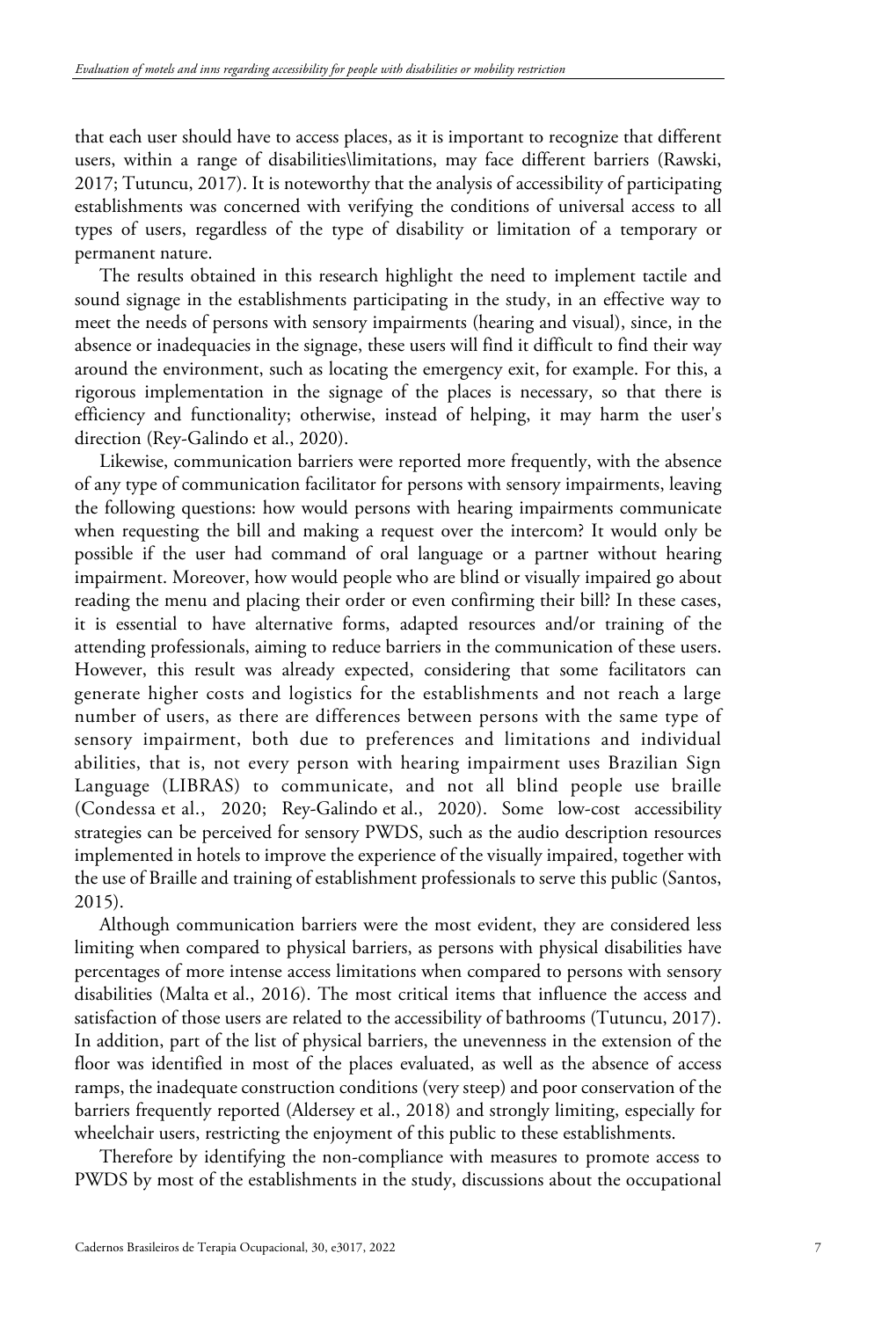deprivation of these people regarding the performance of their occupations (Sakellariou & Algado, 2006) started. Inaccessible places limit PWDS from using various services, participating in a variety of social and leisure activities and being included in society, restricting access and free participation in it (Aldersey et al., 2018). Thus, any and all forms of injustice and/or occupational inequality can be understood as a violation of people's occupational rights (Hammell & Beagan, 2016) and still constitute an occupational injustice\inequity (Hammell, 2020).

It is known that there is a fear on the part of parents and caregivers of persons with disabilities, regarding the involvement of these individuals in relationships and sexual content, restricting their access and involvement in this matter, regardless of age, anchoring in the vulnerability of these people in relation to sexual abuse as one of their main concerns, making it comfortable to restrict them from these activities as a form of protection (Lafferty et al., 2012). For this reason, the issue of the performance of sexual activity by persons with disabilities, in the family context, ends up being limited to a portion of PWDS who have a steady partner and are open to this matter. Hence the importance of enabling other spaces for these people to perform this activity to reach a wider audience, as well as enabling new sexual experiences even for PCD who are married and/or have children.

In this sense, the design of strategies to guarantee the right to occupational justice becomes substantial, enabling the individual's access and participation in their occupations (Sakellariou & Algado, 2006), aiming to achieve occupational equity that provides conditions of full and fair freedom to access the occupational opportunities necessary to enjoy their rights fairly, regardless of their differences (Hammell, 2020).

If representatives of hotel establishments focus on minimizing barriers for this potential audience, paying attention to promoting occupational justice, through the reduction of physical barriers that hinder the access of persons with physical and sensory limitations, they will be able to obtain satisfactory results in its enterprise, such as an increase in the presence of these users in establishments, which can generate greater profit for the location, due to the expansion in the reach of the public, and, therefore, obtain greater satisfaction from its users (Maturana et al., 2019).

Recognizing the barriers that hinder the access and permanence of PWDS to places is the first step in the inclusion process. Through physical/environmental analysis, professionals can institute their interventions so that the principles of occupational justice are achieved. In this context, the occupational therapist must, among their numerous skills and abilities, carry out the architectural assessment and propose changes/adaptations to the environment, so that everyone can use the spaces, regardless of deficiencies (Jorge et al., 2016).

## **Final Considerations**

Based on the results, it was found that most establishments evaluated are not prepared to meet the needs of the public with disabilities and/or mobility restrictions, emphasizing the importance of carrying out such a survey, as it helps in opening discussions with these establishments and their users on the conditions of accessibility for the performance of sexual activity by these individuals, which constitutes an important element for promoting health and quality of life. The difficulty faced by the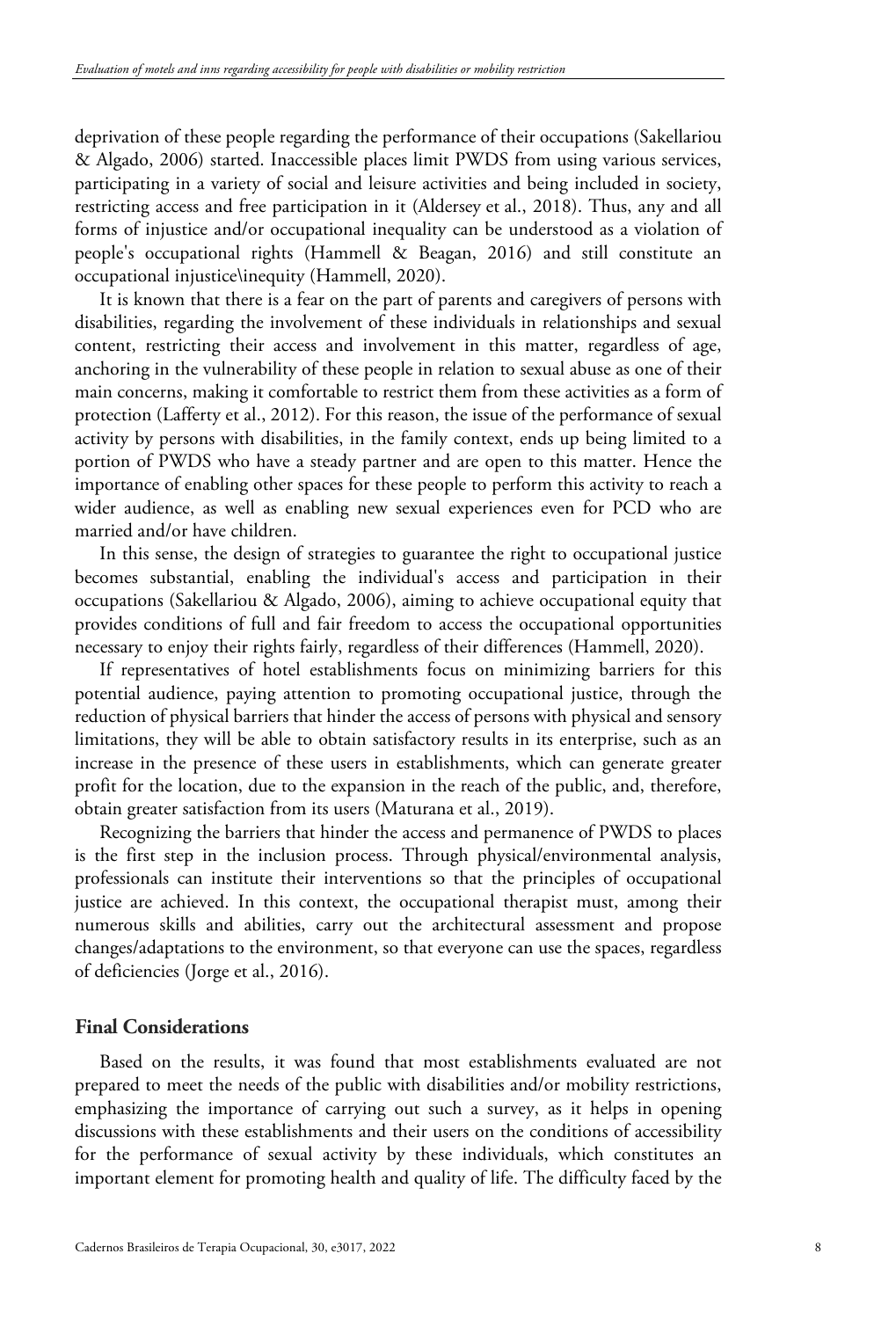public in question regarding sexual contact is known; also, intimate relationships can be very beneficial and contribute to better self-acceptance, improve selfesteem, self-confidence and help reduce internalized stigmas, as well as allowing the individual to feel valued and secure in engaging in romantic relationships.

This survey was conducted in Belém-PA, limited to a small number of establishments in that region, due to the difficulty in contacting local representatives and the impossibility of accessing some establishments for on-site assessment; thus, it was not possible to carry out an assessment of attitudinal barriers. Therefore, the results found cannot be generalized at the national level, which is one of the limits of this study.

On the other hand, this study reiterated, with the findings of previous researches, about the deficit in architectural accessibility in different spaces, public and private. However, it is innovative when it comes to spaces for the performance of sexual activity, in addition to highlighting the importance of making such spaces accessible to the public of persons with disabilities to promote greater participation in occupations related to sexual activities.

The development of the research contributed to demonstrate to representatives of establishments in this sector of the market, that persons with disabilities are sexually active and that they can be a potential audience for their business and that it is possible to take measures to promote their access. Future research will be able to assess different regions and verify the attitudinal accessibility conditions present in these locations.

## **References**

- Aldersey, H. M., Quadir, M. M., Akter, S., Mozumder, R. H., Nazneen, N., & Nuri, R. P. (2018). Barriers and facilitators for wheelchair users in Bangladesh: a participatory action research project. *Disability, CBR and Inclusive Development*, *1*(2), 24-44. http://dx.doi.org/10.5463/dcid.v1i2.730.
- Associação Brasileira de Normas Técnicas ABNT. (2015). *ABNT NBR 9050:2015. Acessibilidade a edificações, mobiliário, espaços e equipamentos urbanos*. Rio de Janeiro: ABNT.
- Condessa, A. M., Giordani, J. M. A., Neves, M., Hugo, F. N., & Hilgert, J. B. (2020). Barreiras e facilitadores à comunicação no atendimento de pessoas com deficiência sensorial na atenção primária à saúde: estudo multinível. *Revista Brasileira de Epidemiologia*, *23*, 1-14. http://dx.doi.org/10.1590/1980-549720200074.
- Fritz, H. A., Dillaway, H., & Lysack, C. L. (2015). "Don't think paralysis takes away your womanhood": sexual intimacy after spinal cord injury. *The American Journal of Occupational Therapy*, *69*(2), 1-10. http://dx.doi.org/10.5014/ajot.2015.015040.
- Hammell, K. R. W., & Beagan, B. (2016). Occupational injustice: a critique. *Canadian Journal of Occupational Therapy*, *84*(1), 58-68. http://dx.doi.org/10.1177/0008417416638858.
- Hammell, K. W. (2020). Ações nos determinantes sociais de saúde: avançando na equidade ocupacional e nos direitos ocupacionais. *Cadernos Brasileiros de Terapia Ocupacional*, *28*(1), 387-400. http://dx.doi.org/10.4322/2526-8910.ctoarf2052.
- Hunt, X., Carew, M. T., Braathen, S. H., Swartz, L., Chiwaula, M., & Rohleder, P. (2017). The sexual and reproductive rights and benefit derived from sexual and reproductive health services of people with physical disabilities in South Africa: beliefs of non-disabled people. *Reproductive Health Matters*, *25*(50), 66-79. http://dx.doi.org/10.1080/09688080.2017.1332949.
- Hurst, R. (2003). The international disability rights movement and the ICF. *Disability and Rehabilitation*, *5*(11-12), 572-576. http://dx.doi.org/10.1080/0963828031000137072.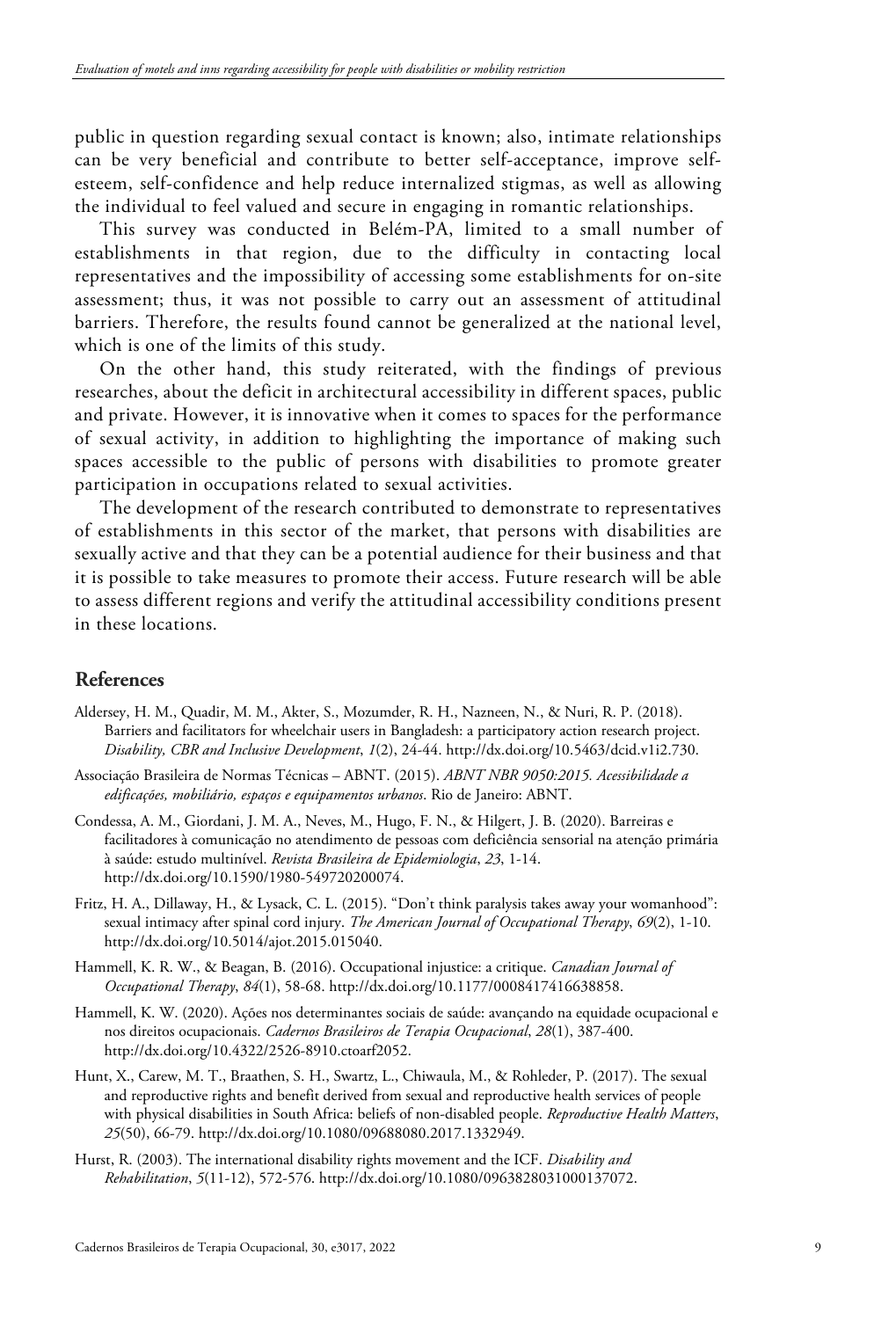- Jorge, I. M. P., Klein, A. A., Ávila, A. S., & Sakowicz, E. G. (2016). O terapeuta ocupacional como consultor na adequação do layout de uma biblioteca universitária. *Cadernos de Terapia Ocupacional da UFSCar*, *24*(3), 509-518. http://dx.doi.org/10.4322/0104-4931.ctoao0711.
- Lafferty, M. R., & Simpson, A. (2012). Reducing the barriers to relationships and sexuality education for persons with intellectual disabilities. *Journal of Intellectual Disabilities*, 16(1), 29-43. doi[:10.1177/1744629512438034](https://doi.org/10.1177/1744629512438034)
- Malta, D. C., Stopa, S. R., Canuto, R., Gomes, N. L., Mendes, V. L. F., Goulart, B. N. G., & Moura, L. (2016). Prevalência autorreferida de deficiência no Brasil, segundo a Pesquisa Nacional de Saúde. *Ciência & Saúde Coletiva*, *21*(10), 3253-3264. http://dx.doi.org/10.1590/1413- 812320152110.17512016.
- Maturana, M. F. S., Monteiro, S. A. S., & Custódio, V. S. (2019). Acessibilidade e inclusão de pessoas com deficiência física em ambientes de sexo pago. *Revista Ibero-Americana de Estudos em Educação*, *14*(2), 1284-1303. http://dx.doi.org/10.21723/riaee.v14iesp.2.12576.
- Pineda Duque, J. A., & Luna Ruiz, A. (2018). Interseções de gênero e deficiência. A inclusão laboral de mulheres com deficiência. *Sociedad y Economía*, (35), 158-177. http://dx.doi.org/10.25100/sye.v0i35.5652.
- Rawski, K. (2017). Public space without architectural barriers as friendly and accessible for people with disabilities. *Teka: Komisji Architektury, Urbanistyki i Studiów Krajobrazowych*, *13*(2), 45-52. https://doi.org/10.35784/teka.1700
- Rey-Galindo, J. A., Rizo-Corona, L., González-Muñoz, E. L., & Aceves-González, C. (2020). Environmental information for people with visual impairment in Mexico - or what they need and how they use it. *Applied Ergonomics*, *85*, 1-9. http://dx.doi.org/10.1016/j.apergo.2020.103079.
- Rohleder, P., Braathen, S. H., Hunt, X., Carew, M. T., & Swartz, L. (2018). Sexuality erased, questioned, and explored: the experiences of South Africans with physical disabilities. *Psychology and Sexuality*, *9*(4), 369-379. http://dx.doi.org/10.1080/19419899.2018.1500935.
- Sakellariou, D., & Algado, S. S. (2006). Sexuality and disability: a case of occupational injustice. *British Journal of Occupational Therapy*, *69*(2), 69-76. http://dx.doi.org/10.1177/030802260606900204.
- Santos, L. N. (2015). A implantação da audiodescrição como ferramenta do desenho universal em meios de hospedagem. *Revista Campo do Saber*, *1*(1), 74-87.
- Tutuncu, O. (2017). Investigating the accessibility factors affecting hotel satisfaction of people with physical disabilities. *International Journal of Hospitality Management*, *65*, 29-36. http://dx.doi.org/10.1016/j.ijhm.2017.06.002.
- World Health Organization WHO. (2006). *Defining sexual health report of a technical consultation on sexual health.* Geneva: WHO.
- World Health Organization WHO. (2011). *World report on disability.* Malta: WHO.
- World Health Organization WHO. (2015). *WHO global disability action plan 2014-2021: better health for all people with disability*. Geneva: WHO. Recuperado em 30 de junho de 2020, de https://apps.who.int/iris/bitstream/handle/10665/199544/9789241509619\_eng.pdf?sequence=1&is Allowed=y.

#### **Author's Contributions**

Paula Silva Moreira e Estéfanny da Silva Bittencourt: Conception and text design, data collection and analysis, source organization. Glenda Miranda da Paixão: Text revision. Kátia Maki Omura: Elaboration and orientation of the research and revision of the text. All authors approved the final version of the text.